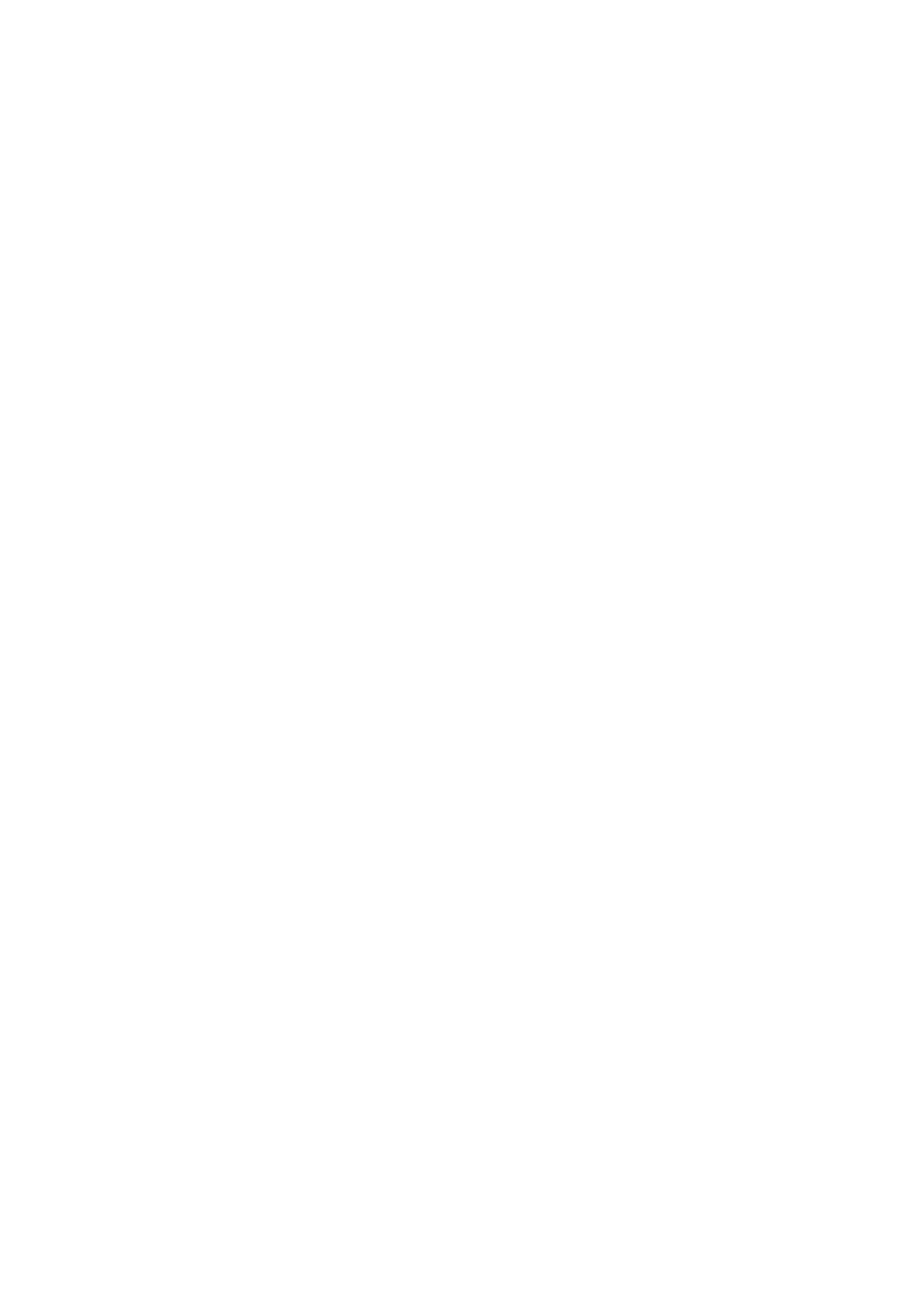## A **BILL** TO

Make provision about the acquisition of land and property by local authorities in England outside their own local authority boundaries; to limit the power of local authorities to invest in commercial risk-taking enterprises; to limit public borrowing by local authorities for non-core activities; and for connected purposes.

 $B<sup>E</sup>$  IT ENACTED by the Queen's most Excellent Majesty, by and with the advice and consent of the Lords Spiritual and Temporal, and Commons, in this present Parliament assembled, and by the authority of the same, as follows:—

#### **1 Limitations on borrowing by local authorities**

 No local authority in England may borrow from the Public Works Loan Board for the purposes of commercial property acquisition or other purposes beyond the scope of the statutory duties of that local authority.

Bill 57 58/1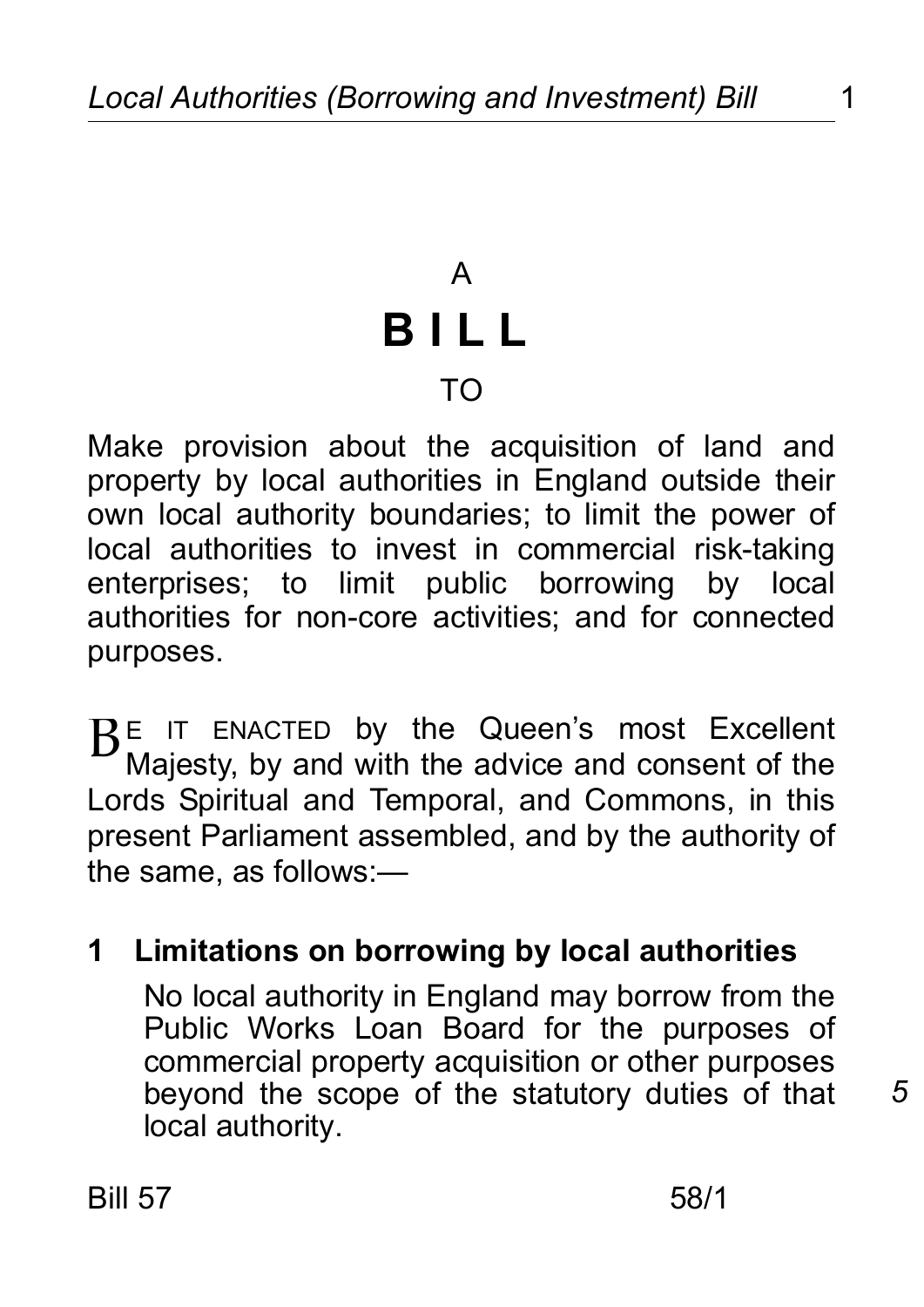#### **2 Limitations on acquisitions of land and property by local authorities**

- (1) No local authority in England may acquire land or property in England outside its own local authority boundary without—
	- (a) the express authority of the principal local authority for the area in which the land or property is situated, and
	- (b) the approval of the Secretary of State.
- (2) In this section, "principal local authority" has the same meaning as in section 69(3) of the Local<br>Democracy. Economic Development and Economic Development and Construction Act 2009. *10*

#### **3 Required majority for decision on commercial risk-taking investments**

 No local authority in England may invest in a commercial risk-taking enterprise without the approval of its council at a full meeting at which more than two thirds of elected councillors vote in favour of the proposal to make the investment.

#### **4 Extent, commencement and short title**

- (1) This Act extends to England and Wales.
- (2) This Act shall come into force at the end of the period of two months after the day on which it receives Royal Assent.
- (3) This Act may be cited as the Local Authorities (Borrowing and Investment) Act 2020.

*15*

*25*

*20*

*5*